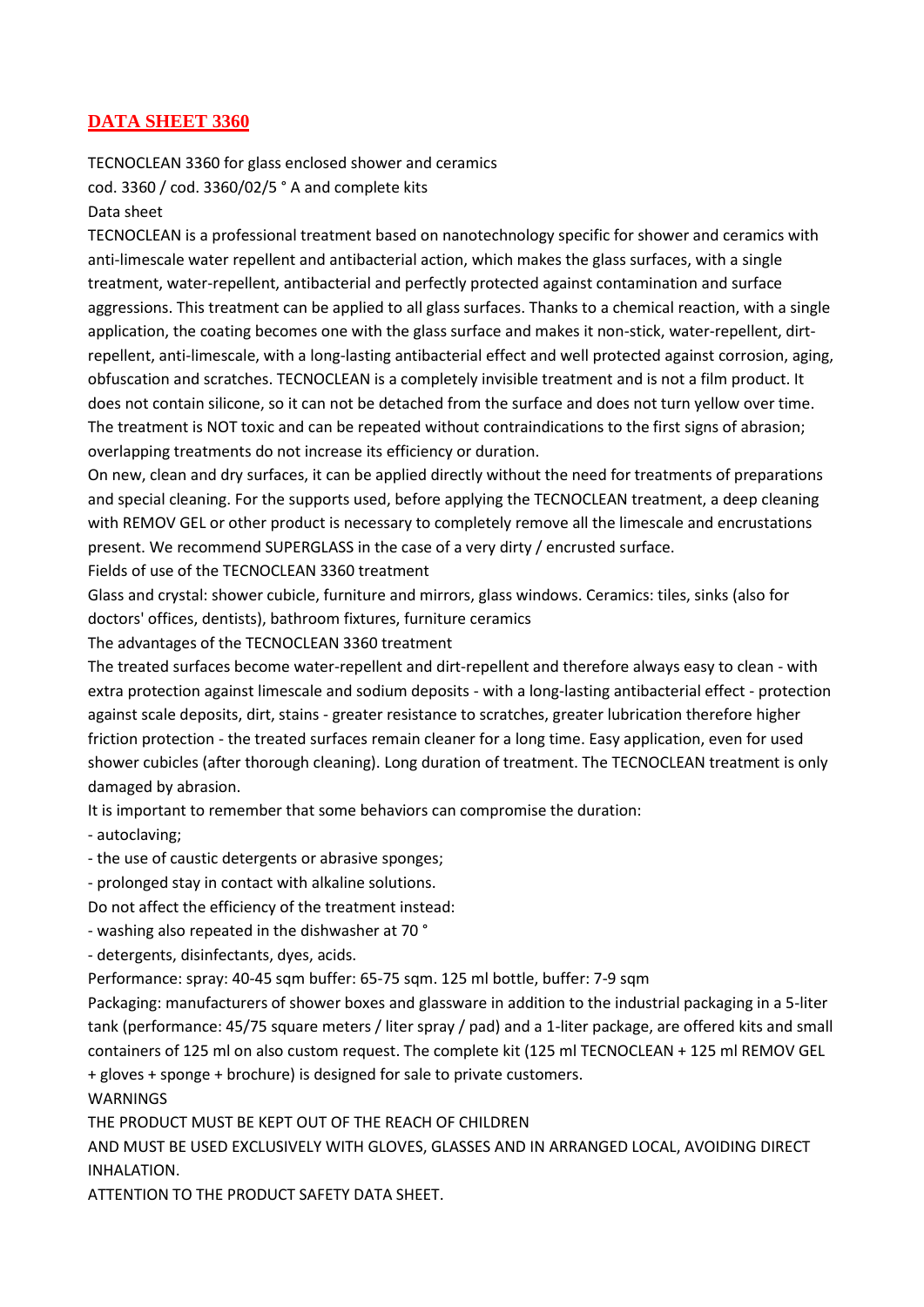FOR MIRRORS: DO NOT ABSOLUTELY PASS THE PRODUCT IN THE BACK OF THE GLASS, DAMAGE THE MIRROR.

DO NOT USE ON CHROMATURES, ALUMINUMS AND PLASTICS AS WELL AFTER THE APPEARANCE. IN DOMESTIC ENVIRONMENTS KEEP THE AREA WELL-AREA TO AVOID ACCUMULATION OF HARMFUL VAPORS FOR HEALTH AND CHROMED ACCESSORIES.

INSTRUCTIONS FOR USE

Shake the product before use. The product must NOT be stretched with other substances or water. Do the job in a well-ventilated area.

TECNOCLEAN treatment on new surfaces:

1. TECNOCLEAN apply the product abundantly and evenly on the perfectly clean and dry surface using a cotton wool pad (= cotton wool), soaked with the TECNOCLEAN product If the metal or plastic of the frame profiles is wet, wipe off with a dry cloth immediately while working It is very important to use a cotton pad and put an abundant quantity of product on the glass or ceramic and spread it evenly to see the product wet glass and ceramics.

If the product is too little, the right reaction does not take place:

only an abundant amount applied, manages to close the roughness of the glass

which are the cause of the adhesion of limestone, salts, bacteria.

2. leave to dry for about 30-40 minutes until the surface is dry,

if leave to dry for about 30-40 minutes until the surface is dry, if the environment is humid it needs more time.

3. Remove the remnants of the treatment that are excess in the glass with a dry cotton cloth and with circular movements. Do not use water at this stage of the treatment.

4. Wait for min. 3 hours or more, ie until the definitive end of the catalyst process, then wash the treated surface with water with the addition of a little neutral detergent.

5. Then dry the treated surface. The water does not flow well, the reasons are:

1) the glass was not perfectly clean before treatment

2) given with cotton swab too dry, ie not abundant enough: then redo the treatment as per instructions for use above 3 ) in most cases the treated surface has not been well rinsed - the residue of the excess product stops the drops from falling: then proceed to a further washing with water and dishwashing detergent. And the problem will be solved. Information for the industrial application: The treatment can be used by spraying (nozzle 0.8 / 0.9), but likes a small pass to sprayed glass swab. This is to increase adhesion if the glass had before the treatment of the obvious handprints or greasy halos. - In the industrial production line it is possible to accelerate the catalysing of the treatment with permanence in ventilated oven at 45/50 ° C for 1 - 3 minutes (depending on environmental factors such as humidity). - after treatment, with a dry surface and finished catalysis, the treated glass can be safely washed in the washing machine. Treatment for tampon application and cleaning: estimated time: 2 square meters every 5 min.